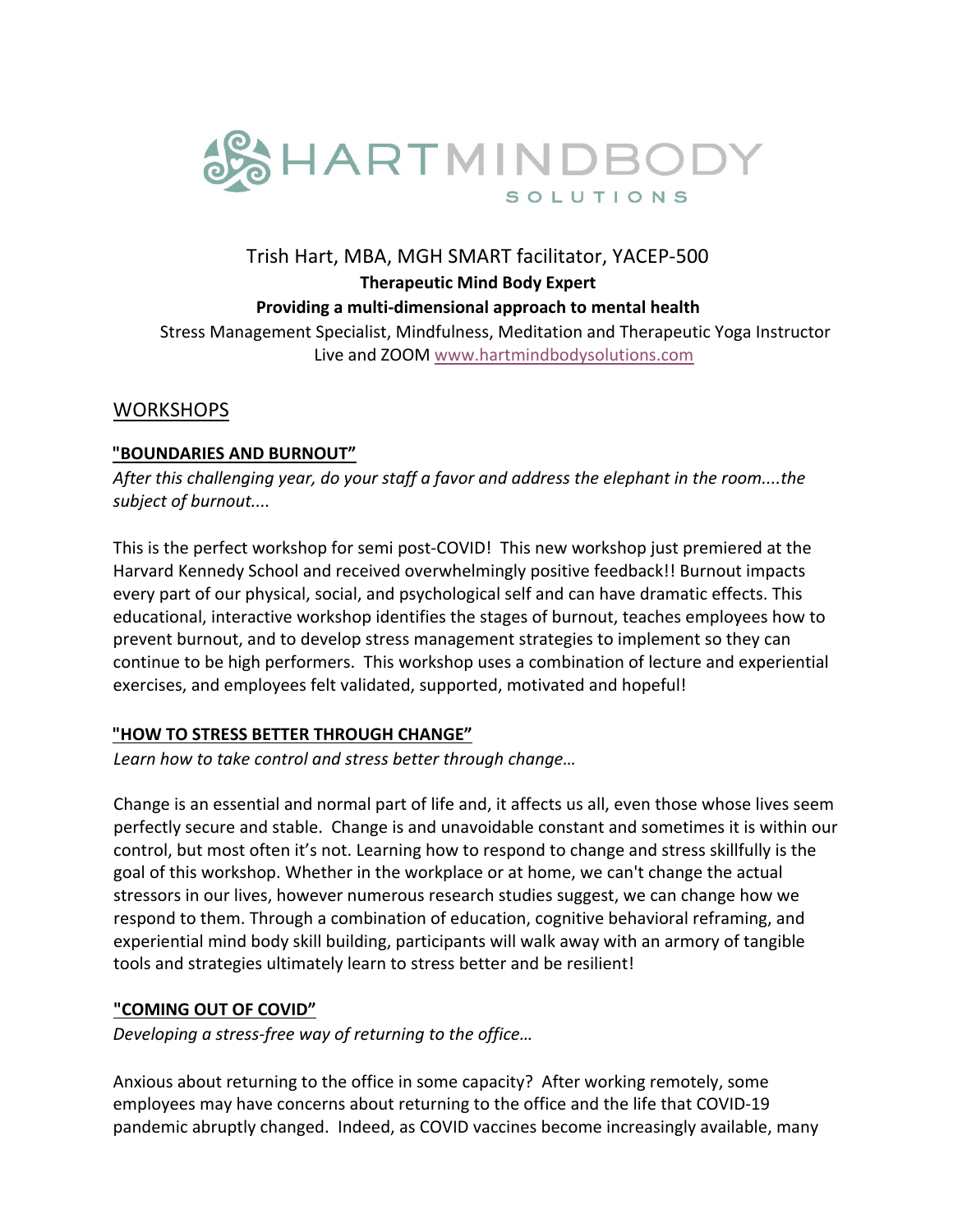are experiencing return-to-work anxiety and stress when contemplating returning to their work spaces. How might such anxiety be calmed and managed? This one hour educational and interactive workshop is designed to help you develop valuable strategies and techniques to smooth your transition

#### **THE FOUNDATIONS OF STRESS MANAGEMENT**

*Stress is an inevitable part of life, but it is your reaction to stress that creates suffering….* 

Enhance your quality of life, improve your physical and mental health, and build lasting resiliency to stress with a deep understanding of science necessary to build a toolbox of healthy interventions to combat stress.

In this experiential workshop you will learn:

- The neurophysiology and recent research findings behind the relationship of stress on physical and mental health.
- The power of the Relaxation Response.
- To build a consistent practice of stress reducing interventions including breathwork, meditation techniques, sleep hygiene practices, etc.

### **MANAGING STRESS AND NAVIGATING SELF CARE**

For many months our lives have been disrupted; health, careers, finances, relationships, and routines are just a few things that have been impacted over the past few years. This ongoing stress and trauma can impact our physical and mental health, and putting ourselves as a priority is difficult, however taking steps to manage stress and prioritizing selfcare has never been so important. Enjoy this interactive workshop that shares research findings, and the neuroscience of the stress response and its antidote, the relaxation response. In addition, you will also discover the multi-layers of selfcare to create and build a plan of what your personalized selfcare plan will look like, plus experience valuable simple mind body practices to implement when times of stress are high. The end result...a balanced, strong and resilient mind and body for yourself so that you extend to care for others. Wear comfortable clothing.

## **THE POWER OF HABITS IN A REMOTE WORK SPACE**

Good or bad behaviors become our habits through repetition and reinforcement. How do we change our habits? This is a powerful results-driven workshop which covers the neuroscience behind habit development, behavioral paradigms that support habit formation, and helps individuals build new habits or change old ones. Individuals will leave with the tools to advance in their own lifestyle changes. In addition, this session is interactive and specifically addressed remote challenges, and healthy habit formation.

#### **SETTING UP FOR SUCCESS WITH SELF-CARE**

Life is so busy! There are always tasks to do at home, work is busy and can be stressful, your family needs your time and energy, and your calendar is jammed. The antidote…self-care, and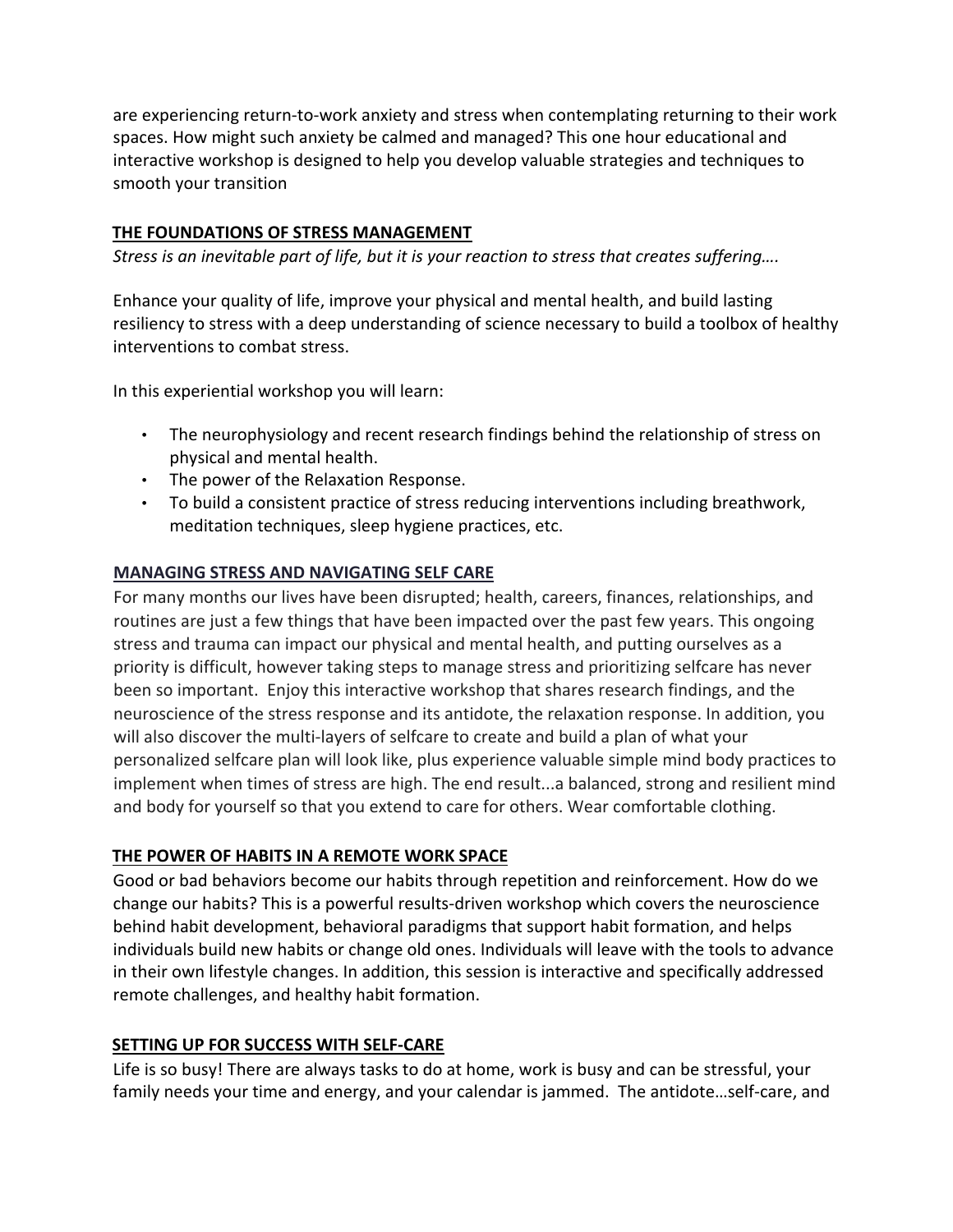it is not selfish! Self-care goes a long way helping you be more energetic, clear-sighted and resilient!

In this interactive workshop, you will learn what self-care looks like, why it's important and how you take care of yourself. This workshop will build knowledge and awareness around the multilayers of self-care, and help you determine how you currently and plan to meet more moving forward. You will leave with ideas for creating your personalized self-care plan to incorporate self-care every day in your life, and several tools to use when emergency self-care is necessary. The end goal of this workshop is to help you fill your own cup so that you can support others!

#### **SLEEP SOUNDLY**

*This workshop focuses on the most universal – and sometimes elusive – of human activities: sleep.* 

Sleep is not only a biological necessity but also a physiological drive. In today's fast-paced world, though, a good night's sleep is often the first thing to go. The effects of inadequate sleep are more than mere annoyances: they affect our mood and how we perform at school, work, and home and behind the wheel. Sleep appears be important in terms of memory function, regulation emotions, and immune system response in all humans. Lost sleep also accumulates over time; the more "sleep debt " an individual incurs, the greater the negative consequences.

In this workshop you learn the science behind sleep, the benefits of sleep, effects of sleep deprivation, and an understanding of sleep cycles. You will learn the important relationship between your bodies two clocks. circadian rhythm and sleep/wake homeostasis. Most importantly you will develop an understanding of what causes sleep deprivation and what you can do to prevent it and remedy it. You leave armed with solutions for better rest including tips, simple yoga postures, breathing techniques, and meditations that guarantee better sleep hygiene. Please note, this workshop can be presented as a one hour summary workshop or a 3 part detailed series.

## **JUST BREATHE**

On its own, the act of respiration naturally energizes, cleanses, purifies, uplifts and reconnects us to a state of maximum balance as well as higher states of physical, emotional, mental and spiritual health.

When we use the breath skillfully, we can support the sympathetic (fight or flight) and parasympathetic (rest and digest) nervous systems, ensuring healthy physiological responses. Different breath practices can ignite different states—either elevating energy or relaxing the body. We can control our emotional states and nervous systems, depending on what we need and how we are feeling.

In this powerful experiential workshop, you will learn the foundations of breathwork, including the neuroscience, latest research and correct techniques for harnessing the power of your breath. We will practice a variety of valuable breathing techniques that are beneficial to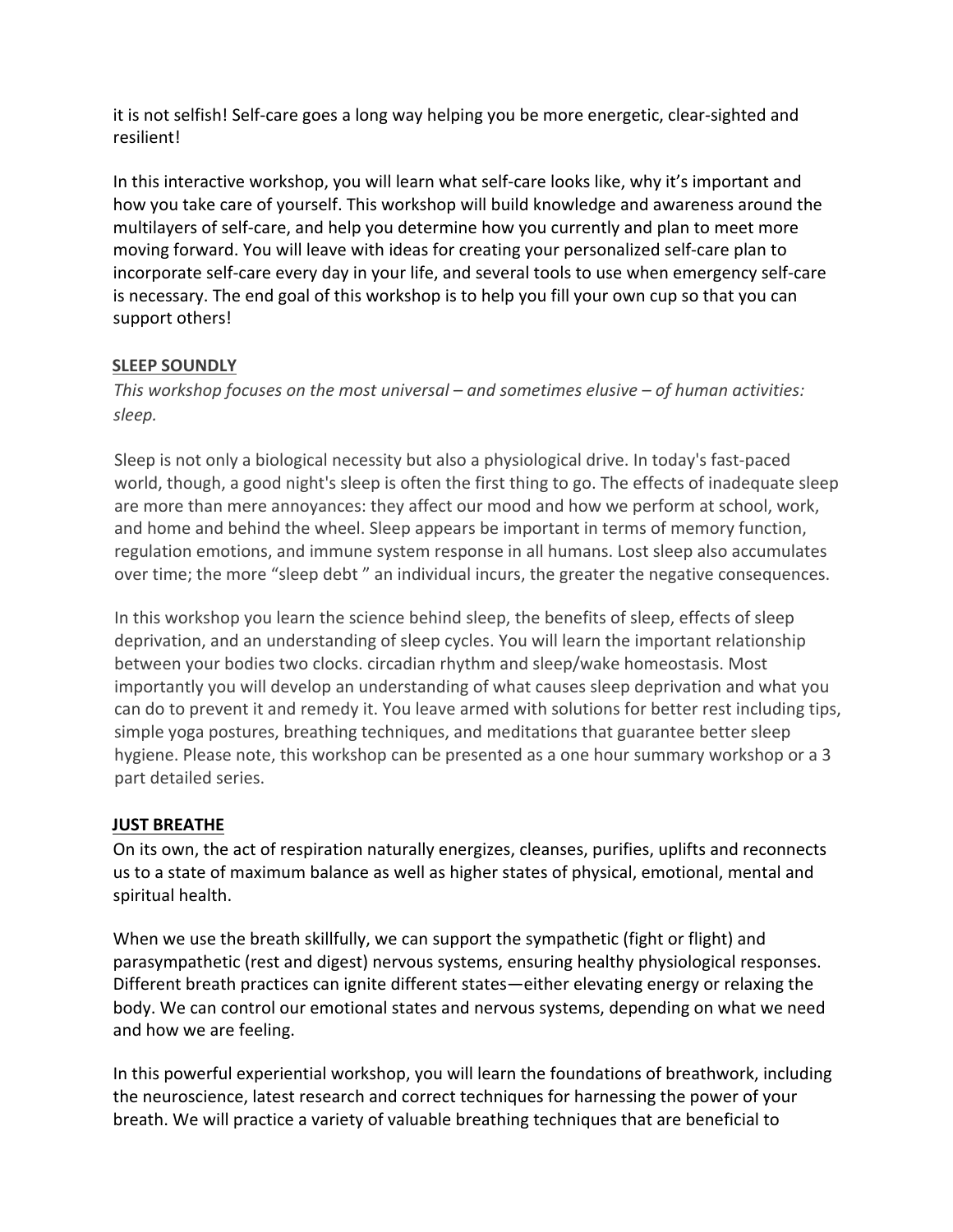balancing your nervous systems that help you become the most productive, efficient and happy version of you. In addition, I also offer private sessions with employees to help them develop a breath practice that is tailored to their specific needs

#### **INTRODUCTION TO MINDFULNESS**

*Learn what mindfulness is, the neuroscience behind mindfulness and experience mindful meditation firsthand*.

Mindfulness is the new black! Mindfulness teaches an individual to be present in the moment, to be observant of their unique ideas, thoughts, and behaviors and to acknowledge their feelings and release them. The best part? Mindfulness techniques have also shown to be an effective tool for many stress-related conditions.

This one hour workshop is perfect for those without any meditation experience and combines the foundations of John Kabat-Zinn's MBSR (Mind-Based Stress Reduction), Dr. Herbert Benson's

SMART (Stress Management and Resiliency Training), and the foundations of the Kripalu's RISE Program, an evidence based professional development program that is anchored in the science and practice of mindfulness, yoga and positive psychology.

### **THE FOUNDATIONS OF MEDITATION**

*Now more than ever we need the steadiness of mind and openness of heart....* 

There are so many amazing scientifically proven physical and mental benefits of meditation for all ages! Enjoy this three or four week series that is designed to help individuals learn how to establish and sustain a daily meditation practice. This series is designed for beginners, and is also appropriate for those with some meditation experience who would like to revisit the basics of meditation and/or deepen their practice. Each session will include interactive talks, instruction, questions and answers, as well as multiple styles of guided meditation practices. There will be a home practice component that will be guided with an audio component as well. It required that students attend all sessions to receive the maximum benefit of the course.

## **MANAGING ANXIETY WITH YOGA**

Anxiety is on the rise, and is the most common mental illness in the United States. Stress and anxiety have been implicated as contributors to many chronic diseases and to decreased quality of life. Using yoga as a tool can have a wide variety of therapeutic benefits to help reduce anxiety. Yoga includes physical postures (asanas), breath regulation techniques (pranayama), meditation/mindfulness, and relaxation. Discover why yoga works through neuroscience education, yoga philosophy and practice! Please have a yoga mat and a blanket for your practice.

## Mind Body Practice Instruction